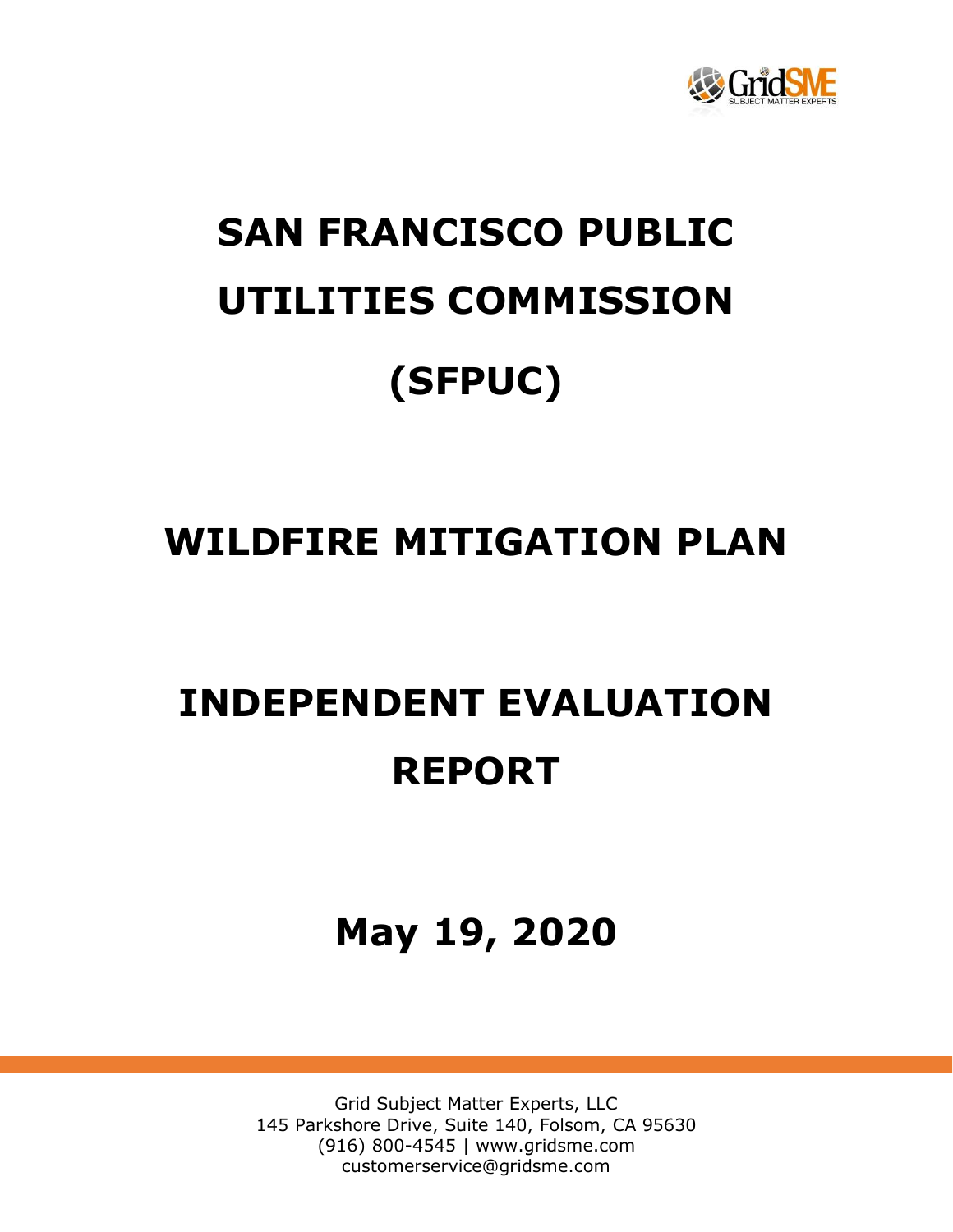

#### **DISCLAIMER**

California Senate Bill 901 (SB 901) mandates that local publicly owned electric utilities or electrical cooperatives shall, before January 1, 2020, prepare a Wildfire Mitigation Plan (WMP or Plan). Additionally, publicly owned electric utilities and electrical cooperatives are required to contract with a qualified independent evaluator with experience to assess the comprehensiveness of its WMP.

The San Francisco Public Utilities Commission (SFPUC) has requested Grid Subject Matter Experts ("GridSME") to conduct a review and assessment of their WMP to ensure it meets the requirements outlined in SB 901. GridSME's review and assessment is based on SFPUC's WMP alone and evaluates only the comprehensiveness of the Plan as it is written.

The information provided in this review and report represents GridSME's analysis based only on the information available at the time the review was conducted. GridSME is not responsible for the success or failure of SFPUC's projects nor any potential ignition resulting therefrom. GridSME makes no representations or warranties expressed or implied regarding the reliability or thoroughness of SFPUC's WMP. Recipients of the assessment report assume all liabilities incurred by themselves, or third parties, resulting from their reliance on the report, or the data, information, and/or assessment contained therein.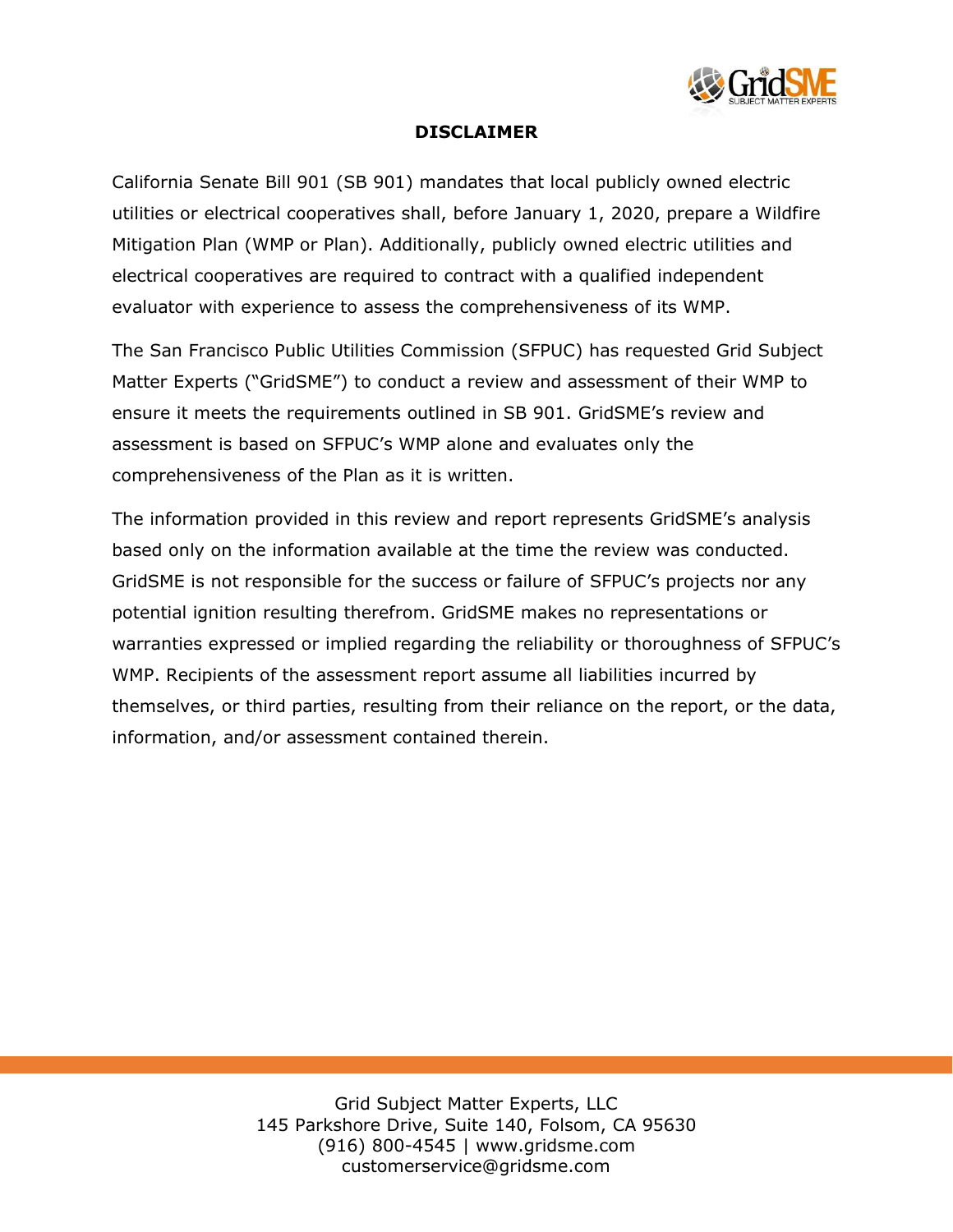

# Table of Contents

| 1.0  |  |
|------|--|
| 2.0  |  |
| 3.0  |  |
| 4.0  |  |
| 4.1  |  |
| 4.2  |  |
| 4.3  |  |
| 4.4  |  |
| 4.5  |  |
| 4.6  |  |
| 4.7  |  |
| 4.8  |  |
| 4.9  |  |
| 4.10 |  |
| 4.11 |  |
| 4.12 |  |
| 4.13 |  |
| 4.14 |  |
| 5.0  |  |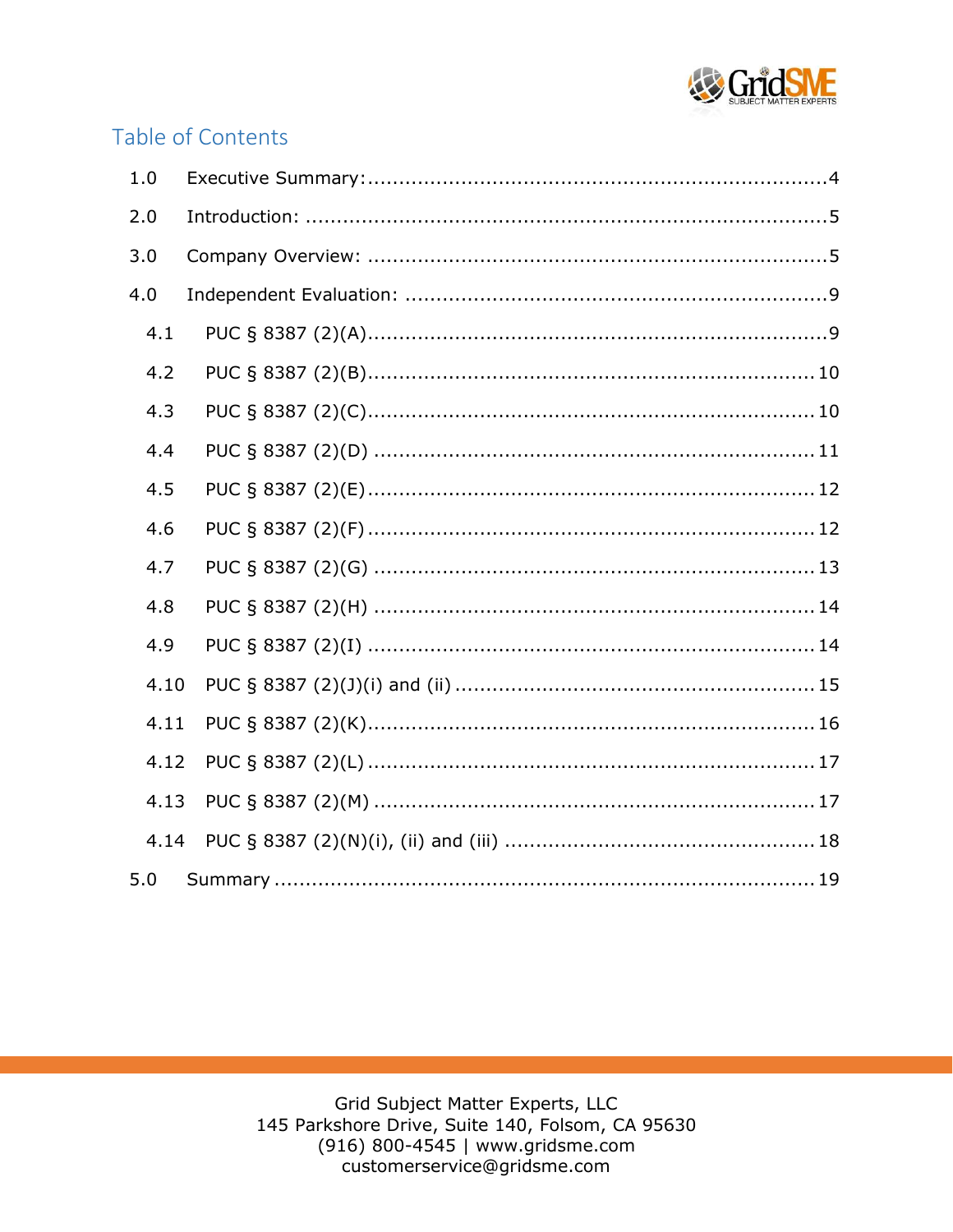

#### <span id="page-3-0"></span>**1.0 Executive Summary:**

On September 21, 2018, California Governor Jerry Brown signed Senate Bill (SB) 901 which amended Public Utilities Code (PUC) § 8387 and states that "Each local publicly owned electric utility and electrical cooperative shall construct, maintain, and operate its electrical lines and equipment in a manner that will minimize the risk of wildfire posed by those electrical lines and equipment. They will prepare a wildfire mitigation plan before January 1, 2020 and contract with a qualified independent evaluator with experience in assessing the safe operation of electrical infrastructure to review and assess the comprehensiveness of its wildfire mitigation plan. The independent evaluator (IE) shall issue a report that shall be made available on the internet website of the local publicly owned electric utility or electrical cooperative and shall present the report at a public meeting of the local publicly owned electric utility's or electrical cooperative's governing board".

In accordance with PUC §§ 8387(3) and 8387(3)(c) the San Francisco Public Utilities Commission (SFPUC) presented its Wildfire Mitigation Plan (WMP or Plan) at an appropriately noticed public meeting on 12/10/2019 and received approval of the Plan from the SFPUC Commission. SFPUC subsequently contracted with Grid Subject Matter Experts (GridSME) to conduct an independent evaluation of their WMP to review and assess the comprehensiveness of their Plan as written. As of the time of this review the California Public Utilities Commission (CPUC) Wildfire Safety Advisory Board has not issued formal guidelines or requirements regarding an IE's WMP review. Therefore, GridSME's evaluation of the SFPUC Plan consisted of only a review of the written Plan to ensure that SFPUC's WMP addressed each of the required elements of PUC § 8387 as it relates to publicly owned utilities (POU).

The GridSME team of IEs bring over 100 years of combined electric utility system operations experience and are qualified to review and assess the comprehensiveness of SFPUC's WMP. Based on this high-level review GridSME has concluded that SFPUC's WMP is comprehensive and meets the requirements of PUC § 8387.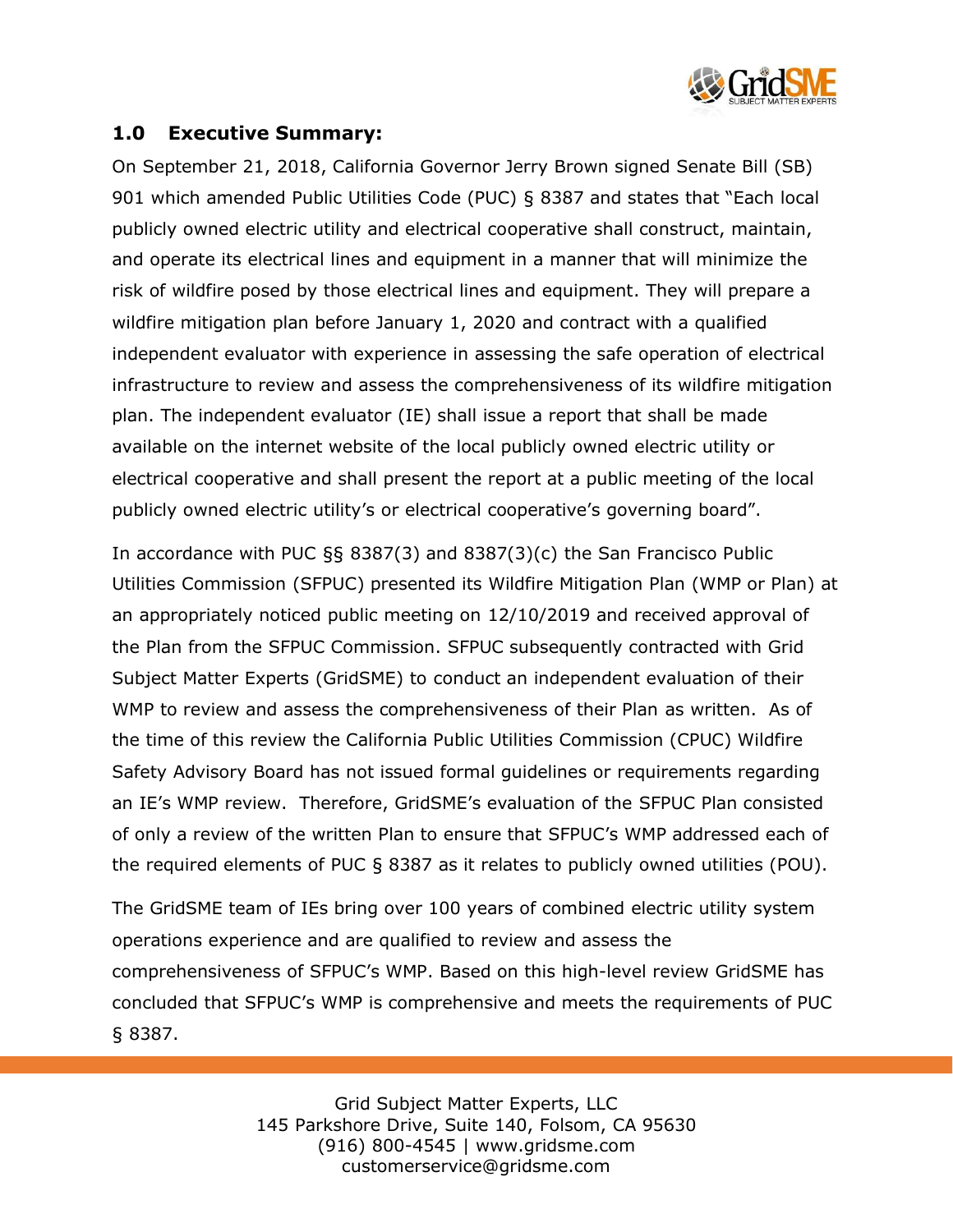

# <span id="page-4-0"></span>**2.0 Introduction:**

Over the past several years the threat of catastrophic wildfires has significantly increased in the state of California. These fires are fueled in part by changing weather patterns such as extended drought conditions, more intense windstorms, hotter temperatures; and at-risk fuel such as dead or diseased vegetation, etc. Following a thorough investigation of these catastrophic wildfires, the fire authorities have concluded that electrical facilities were the source of ignition for some of these fires.

In order to comply with State law and the requirements of PUC § 8387, SFPUC prepared its WMP detailing fire mitigation efforts and programs to construct, maintain, and operate its electrical lines and equipment in a manner that will minimize the risk of wildfire posed by those electrical lines and equipment. This report provides a high-level assessment of SFPUC efforts to comply with each of the elements of PUC § 8387 and a short description of the assessment by the IE.

#### <span id="page-4-1"></span>**3.0 Company Overview:**

The SFPUC is a department of the City and County of San Francisco (CCSF). The SFPUC provides retail drinking water and wastewater services to the City of San Francisco, wholesale water to three Bay Area counties, green hydroelectric and solar power to Hetch Hetchy electricity customers, and power to some residents and businesses of San Francisco through the CleanPowerSF program; however, there is only one SFPUC customer served directly from a SFPUC transmission line. Their mission is to provide their customers with high quality, efficient and reliable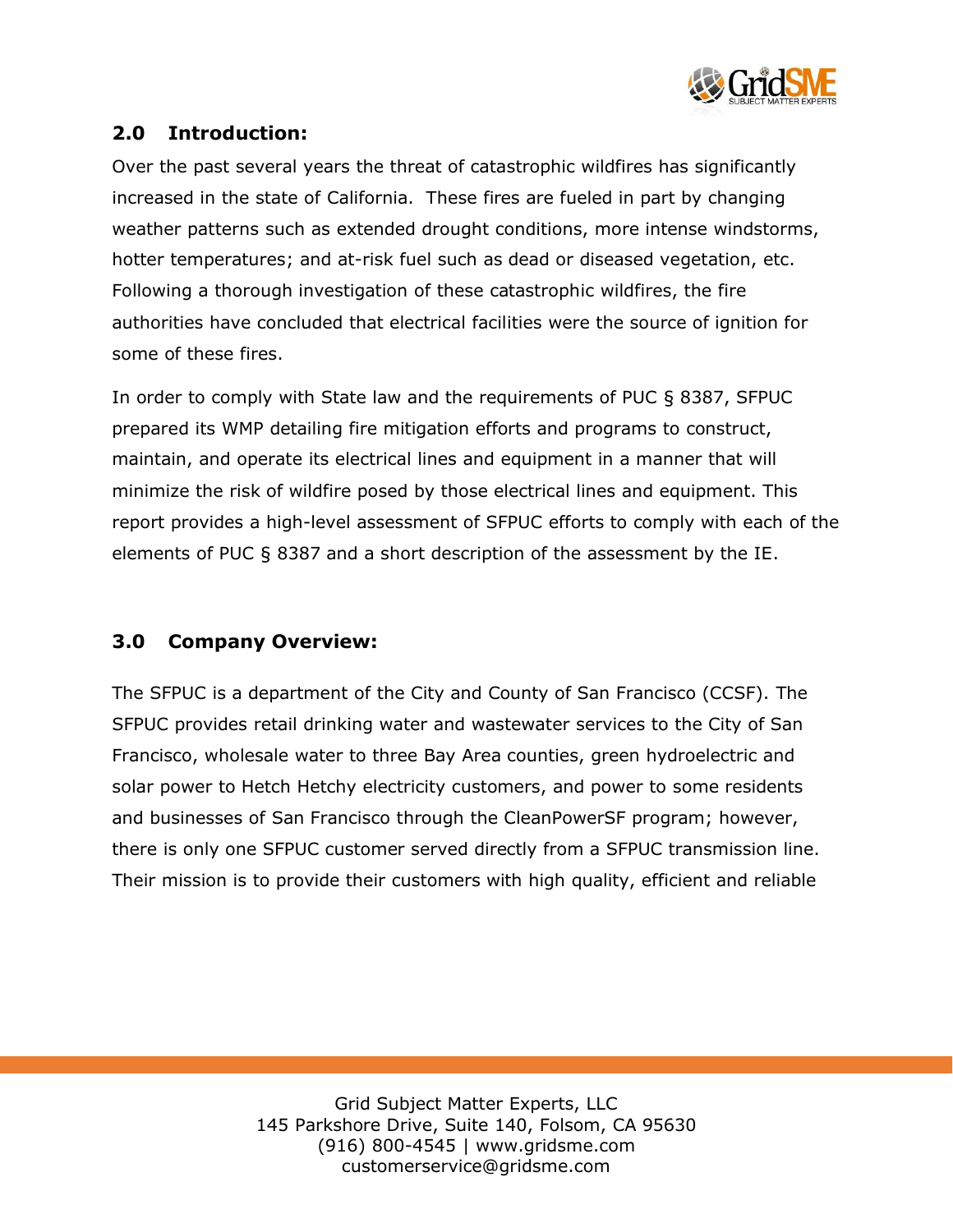

water, power, and sewer services in a manner that is inclusive of environmental and community interests, and that sustains the resources entrusted to their care.1

Hetch Hetchy Water and Power (HHW), a division of the SFPUC, operates the Hetch Hetchy Water and Power Project. The HHW operates and maintains a system of assets including water storage and conveyance systems, power generation facilities, power transmission and distribution systems, roads, bridges, and other ancillary facilities. The assets making up these systems start at the Hetch Hetchy Reservoir located in Yosemite National Park and span all the way to the communities of Sunol and Newark in Alameda County, including the counties of Tuolumne, Stanislaus, San Joaquin, and San Mateo. HHW produces hydroelectric generation and transmits the power over the SFPUC transmission and distribution lines to the California electric grid. Additionally, Water Supply & Treatment (WST), a division of the SFPUC, operates and maintains overhead distribution lines in Alameda and San Mateo counties.

SFPUC owns, maintains, and operates approximately 163 miles of 230 and 115 kV transmission lines, and distributes electricity at 22 and 2.4 kV through overhead lines (see Figure 1). The power transmission and distribution facilities are within PG&E's service territory, where PG&E is the energy provider. SFPUC transmission facilities are designed to carry energy from SFPUC-owned hydroelectric plants to the grid. SFPUC distribution facilities are designed to take energy from either SFPUC-owned transmission, or from the grid, to power SFPUC Water Enterprise operations. Approximately 54 miles of SFPUC's transmission facilities and 52.3 miles of distribution facilities are located within the CPUC designated High Fire Threat District (HFTD) Tier 2 or Tier 3. The HFTD is comprised of a High Hazard

1 "SFPUC About Us," San Francisco Public Utilities Commission: Our Mission. See https://www.sfwater.org/index.aspx?page=161.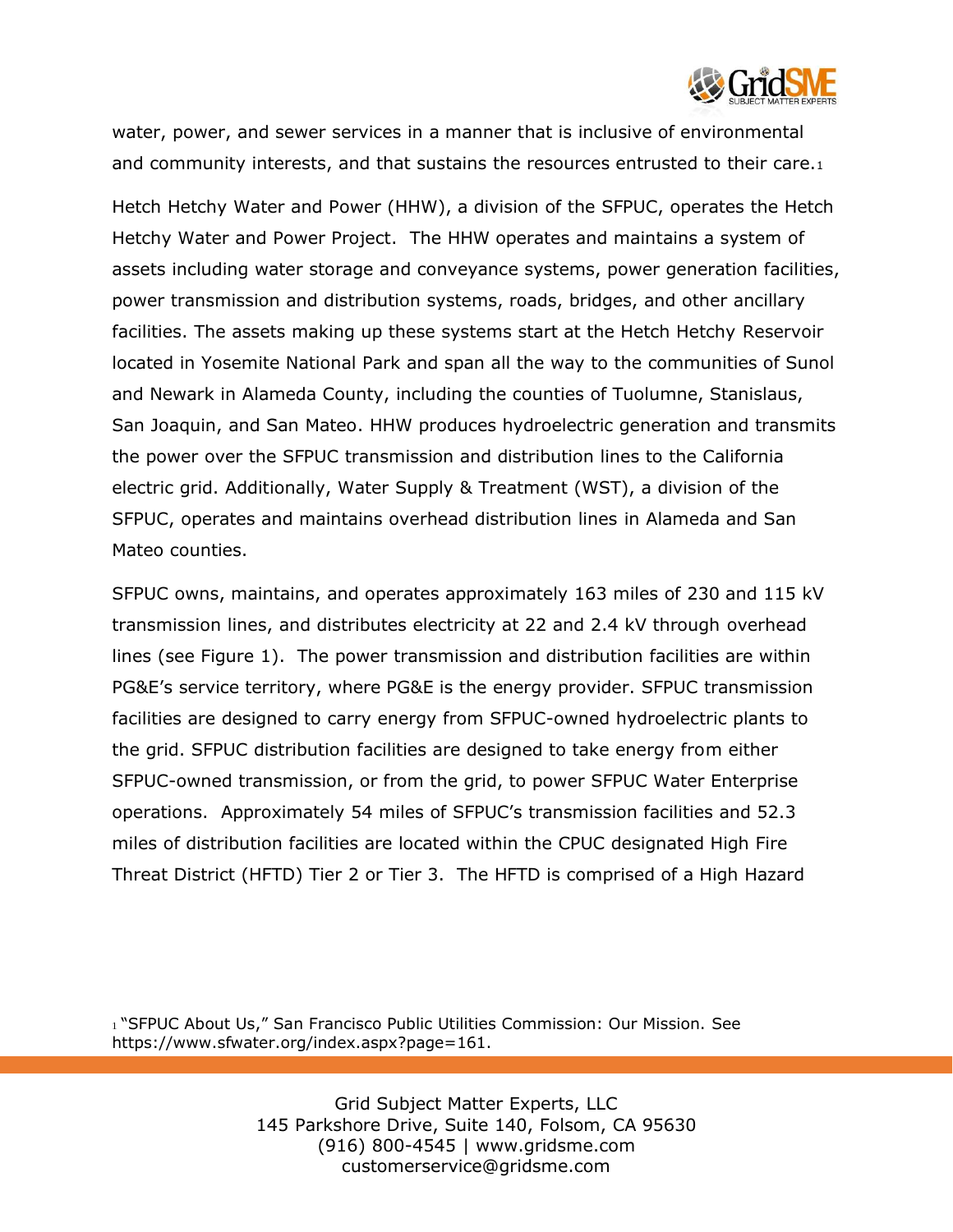

Zone, and two high fire-threat areas where there is an increased risk for utility associated wildfires.

The three areas are:

- 1. Tier 1, High Hazard Zone Zones which are in direct proximity to communities, roads, and utility lines, and are a direct threat to public safety.
- 2. Tier 2 fire-threat area Depicts areas where there is an elevated risk (including likelihood and potential impacts on people and property) from utility associated wildfires.
- 3. Tier 3 fire-threat area Depicts areas where there is an extreme risk (including likelihood and potential impacts on people and property) from utility associated wildfires.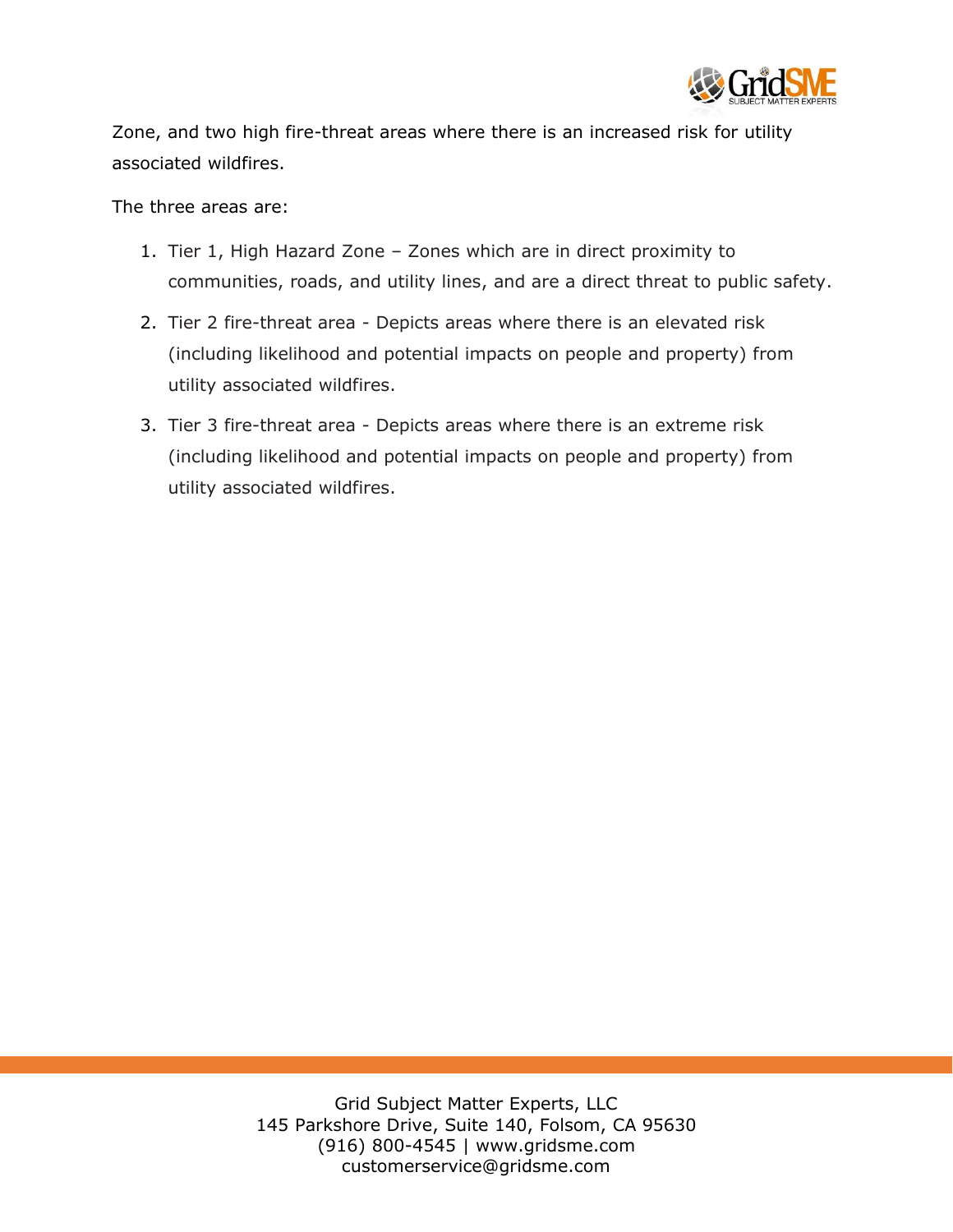

*Figure 1 - SFPUC's Electric Service Territory*

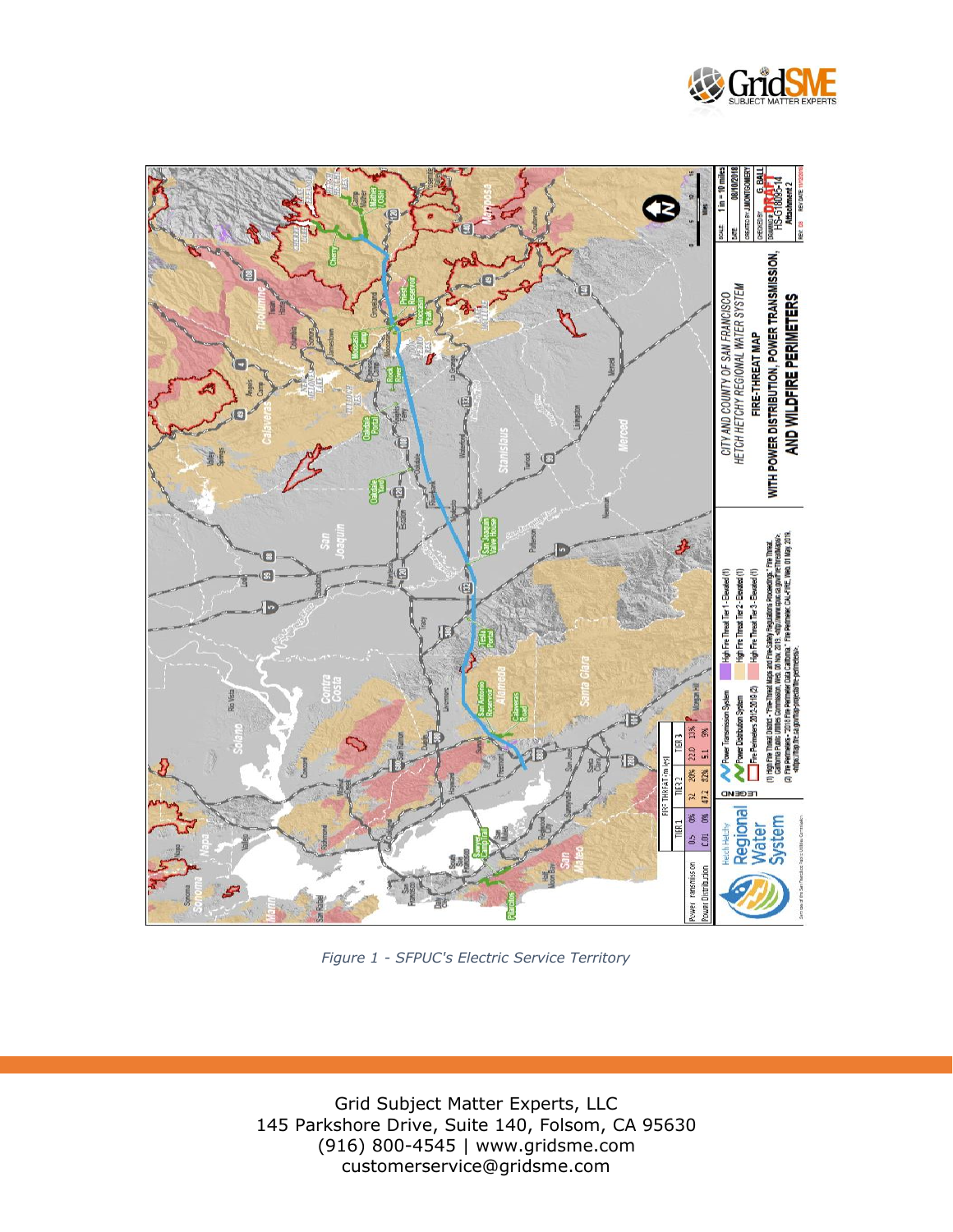

# <span id="page-8-0"></span>**4.0 Independent Evaluation:**

SFPUC's WMP and compliance with PUC § 8387 is built upon three primary objectives aimed at minimizing the probability that SFPUC's electrical facilities may be the origin or contributing source for the ignition of a catastrophic wildfire. They are:

- 1. Minimize electrical sources of ignition,
- 2. Improve resiliency of the electric grid, and
- 3. Evaluate plan performance and effectiveness.

Each of the 17 requirements (elements) of PUC § 8387 are listed separately below with a high-level narrative by the IE of the plan assessment, the comprehensiveness of the plan, and recommendations for inclusion in future Plan updates, if any.

# <span id="page-8-1"></span>**4.1 PUC § 8387 (2)(A)**

#### **Requirement:**

An accounting of the responsibilities of persons responsible for executing the plan.

#### **Assessment:**

Section 3, Roles and Responsibilities, of SFPUC's WMP clearly defines who is responsible and/or accountable for approval, development, and implementation of this Plan. The SFPUC Commission has responsibility for Plan approval. The SFPUC Assistant General Manager of Water has overall accountability for the development and implementation of this WMP and delegates responsibilities to section leadership who have specific responsibilities for the various wildfire mitigation programs such as vegetation management, substation inspections, line inspections, line construction, etc.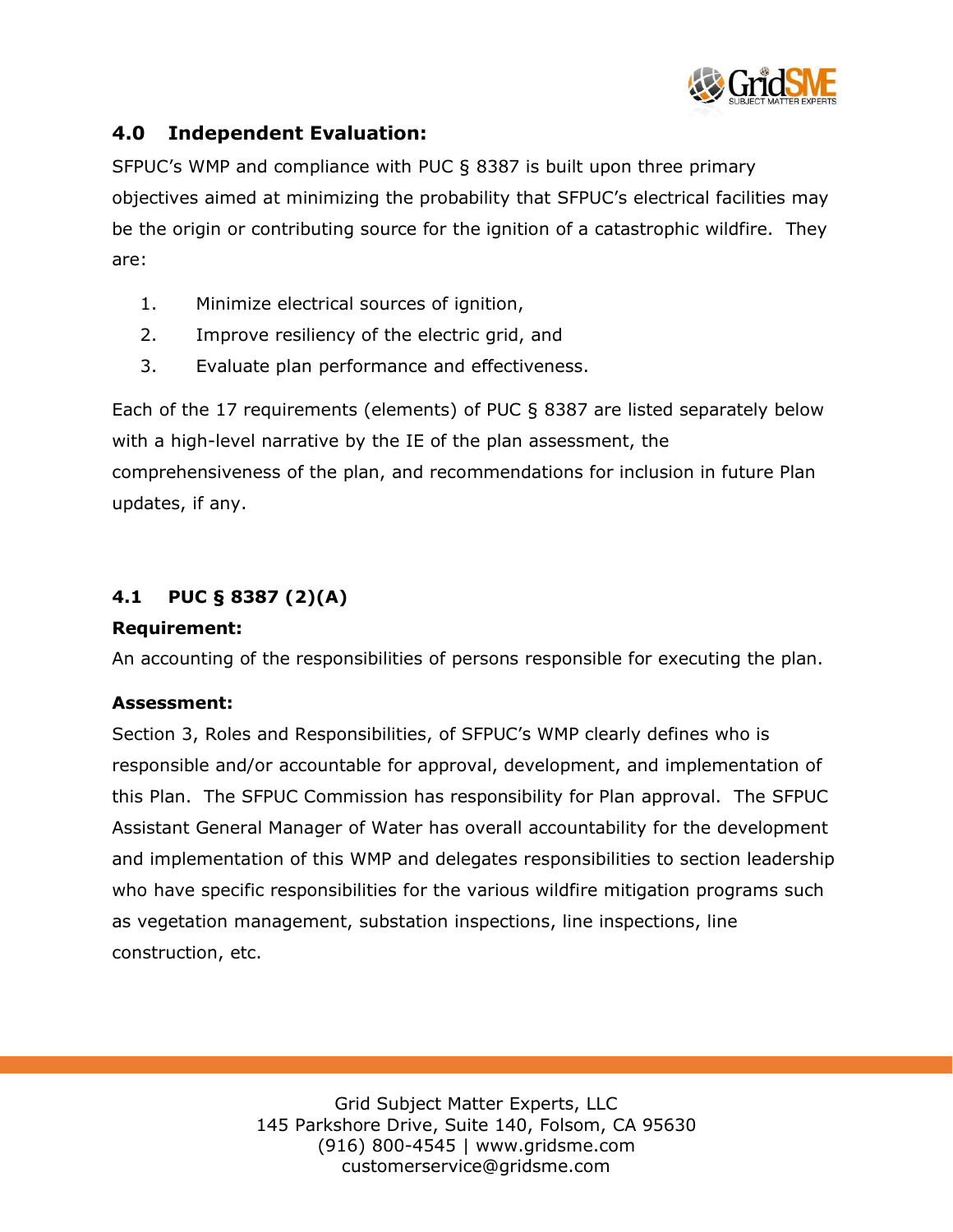

# <span id="page-9-0"></span>**4.2 PUC § 8387 (2)(B)**

#### **Requirement:**

The objectives of the wildfire mitigation plan.

#### **Assessment:**

SFPUC's WMP and compliance with PUC § 8387 are built upon three primary objectives. Described in more detail in Section 2, and throughout the WMP, those three objectives are aimed at minimizing the probability that SFPUC's electrical facilities may be the origin or contributing source for the ignition of a catastrophic wildfire. They are:

- 1. Minimize electrical sources of ignition,
- 2. Maintain resiliency of the electric grid, and
- 3. Evaluate plan performance and effectiveness.

# <span id="page-9-1"></span>**4.3 PUC § 8387 (2)(C)**

#### **Requirement:**

A description of the preventative strategies and programs to be adopted by the local publicly owned electric utility or electrical cooperative to minimize the risk of its electrical lines and equipment causing catastrophic wildfires, including consideration of dynamic climate change risks.

#### **Assessment:**

Section 5, Wildfire Prevention Strategies and Programs, of SFPUC's WMP, provides a comprehensive list of programs undertaken by SFPUC to minimize the probability that its electrical facilities may be the origin or contributing source for the ignition of a catastrophic wildfire. The SFPUC describes a robust vegetation management program, system hardening, transmission and distribution line inspections, substation inspections, and situational awareness tools to forecast critical fire weather conditions.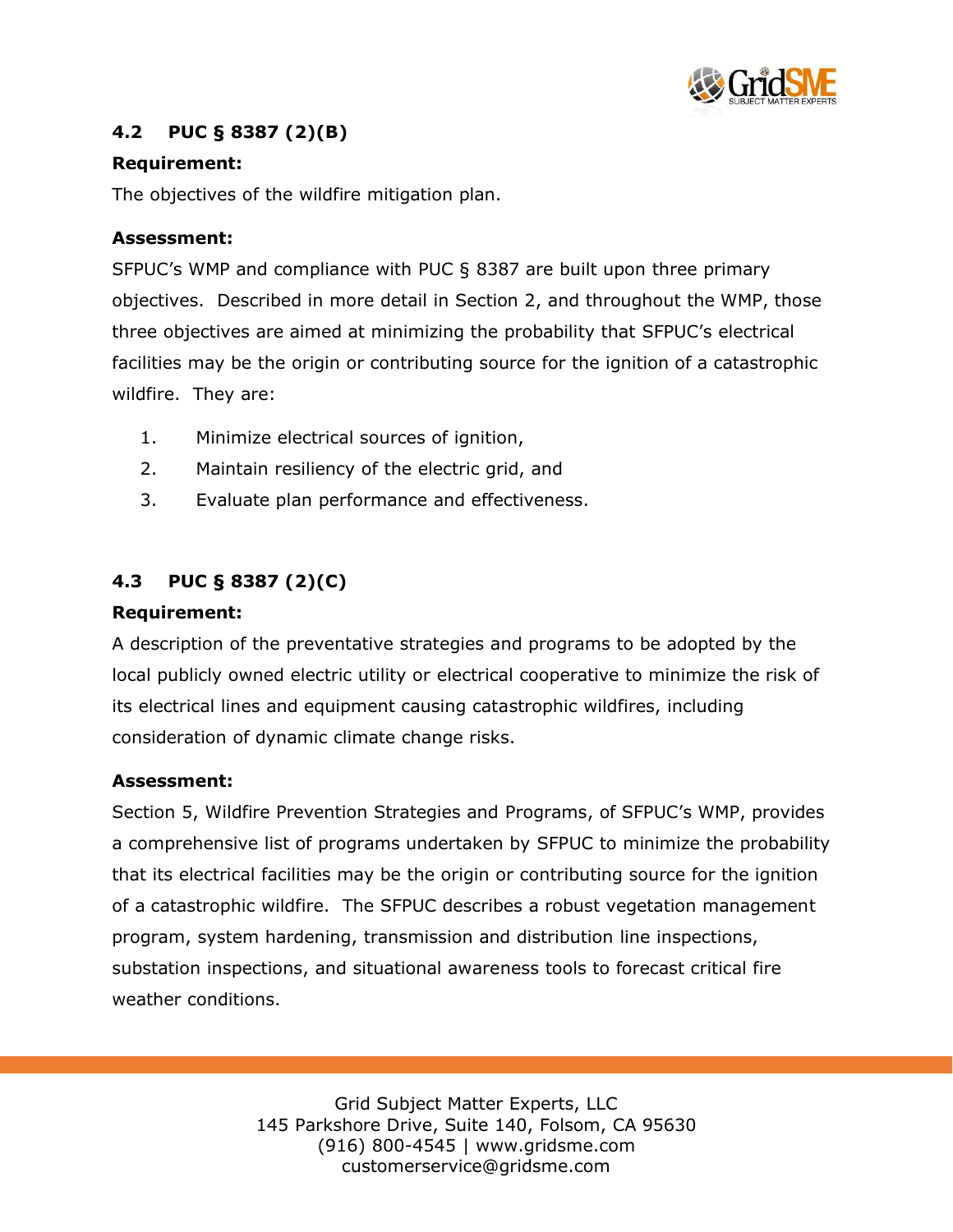

Additionally, the SFPUC must be commended on their communication and collaboration with external partners and neighboring utilities. These partners range from Cal Fire, US Forest Service, Bureau of Land Management, National Weather Service, National Oceanic and Atmospheric Administration, Pacific Gas & Electric, and other local, regional, state, and federal agencies.

Although SFPUC outlines numerous grid hardening strategies for reducing the risk of its electrical lines and equipment being the source of ignition for catastrophic wildfires, GridSME recommends the following:

- 1. Assess the need for installing additional weather stations within their service territory to monitor weather conditions directly impacting their facilities. Today, SFPUC utilizes the National Weather Service weather reports for real-time and forecasted weather information, however these forecasts may not be specific to areas where the SFPUC has facilitates that could be at risk.
- 2. SFPUC states they will explore and develop a 10-year capital plan for system hardening projects. It is recommended that SFPUC provide a status update on this capital plan in their 2020 WMP.
- 3. Evaluate the operating condition criteria and, if necessary, revise to be consistent across the different SFPUC zones.

#### <span id="page-10-0"></span>**4.4 PUC § 8387 (2)(D)**

#### **Requirement:**

A description of the metrics the local publicly owned electric utility or electrical cooperative plans to use to evaluate the wildfire mitigation plan's performance and the assumptions that underlie the use of those metrics.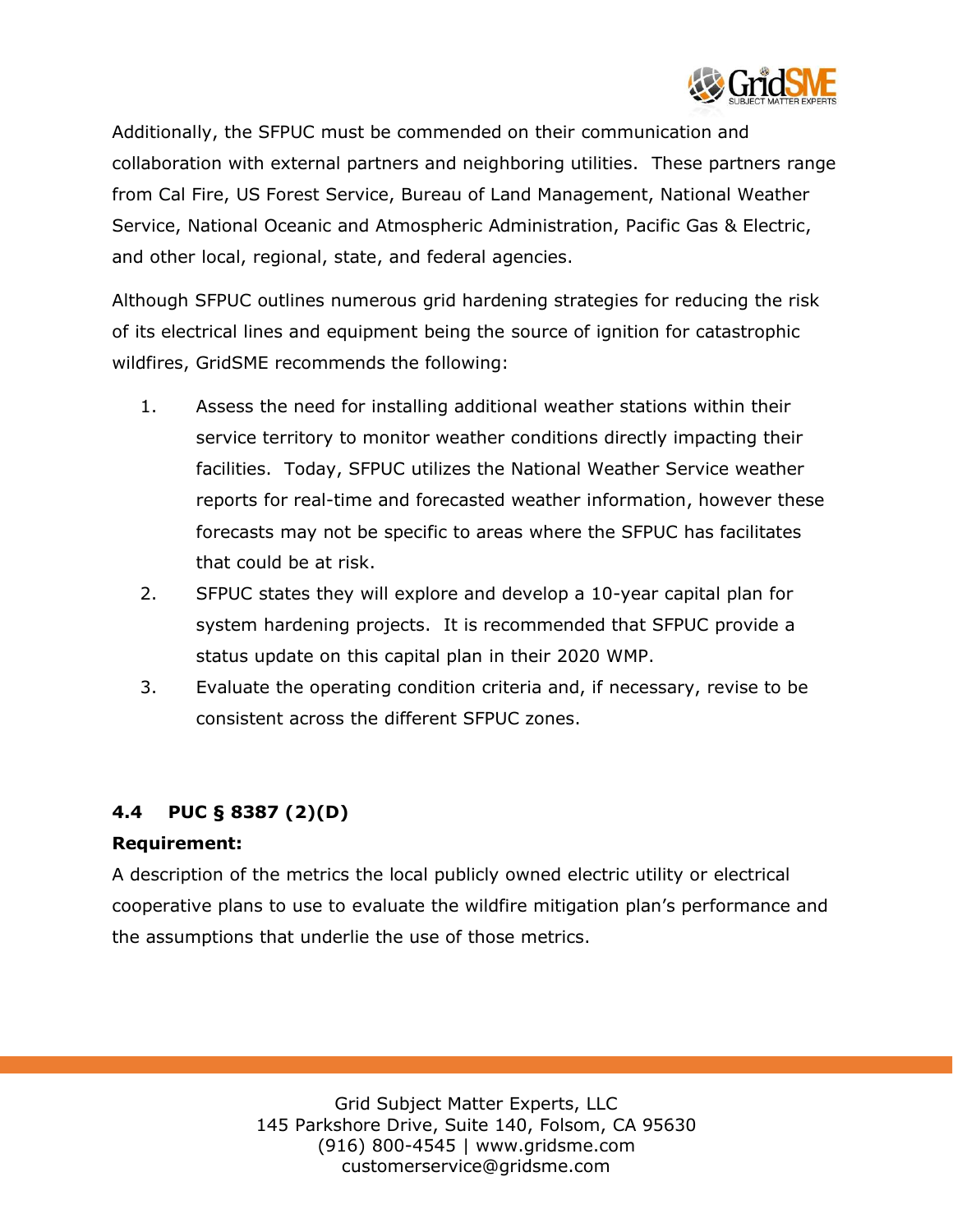

#### **Assessment:**

Section 6 of SFPUC's 2019 WMP lists three metrics used to monitor the effectiveness and performance of their Plan. The SFPUC anticipates there will be relatively limited data gathered through these metrics in the initial years of this WMP. However, the SFPUC will use the 2019 results of these metrics to establish the baseline to determine effectiveness of the Plan and serve as the basis for future Plan revisions and updates.

# <span id="page-11-0"></span>**4.5 PUC § 8387 (2)(E)**

#### **Requirement:**

A discussion of how the application of previously identified metrics to previous wildfire mitigation plan performances has informed the wildfire mitigation plan.

#### **Assessment:**

In section 6.B of the WMP, the SFPUC states that in the initial years there will be relatively limited data gathered through these metrics to measure Plan performance. SFPUC relied on personal experience of long-term employees to provide historical failure and system performance trends. As previously mentioned, SFPUC will use 2019 Plan data and metrics to establish the baseline for evaluating and measuring the effectiveness of their Plan.

#### <span id="page-11-1"></span>**4.6 PUC § 8387 (2)(F)**

#### **Requirement:**

Protocols for disabling reclosers and deenergizing portions of the electrical distribution system that consider the associated impacts on public safety, as well as protocols related to mitigating the public safety impacts of those protocols, including impacts on critical first responders and on health and communication infrastructure.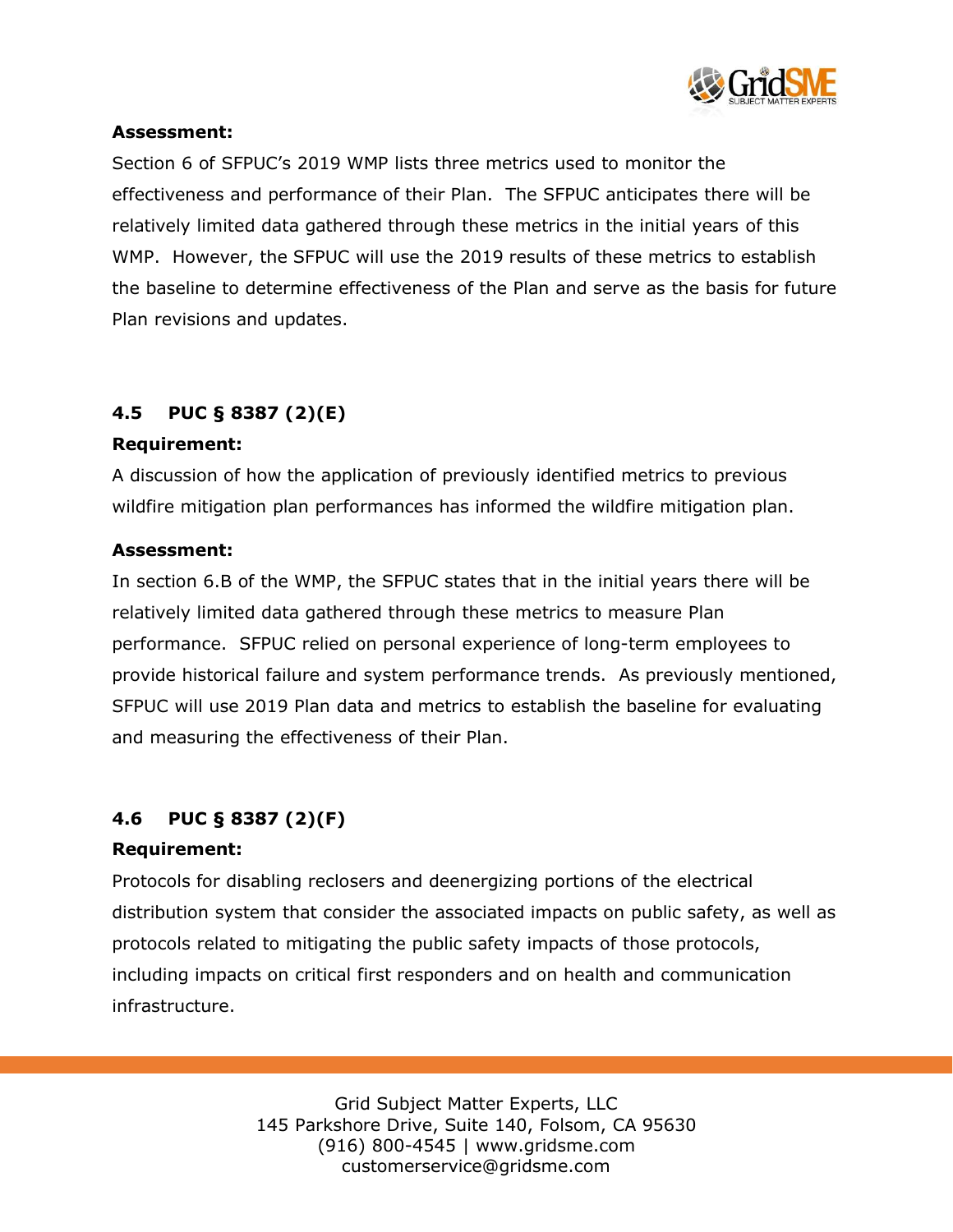

#### **Assessment:**

Section 5.I fully describes SFPUC's protocols for disabling line reclosers on all of their transmission and distribution circuits when the Stanislaus National Forest changes the fire danger condition from Low to Moderate. The SFPUC has only one retail customer connected directly to their facilities and that customer is located within a Tier 2 HFTD. This customer has a portable generator and experiences no adverse impacts due to a utility power interruption.

Section 5.J describes the SFPUC protocols for de-energizing transmission and/or distribution facilities for safety during critical fire weather conditions. There was one critical fire weather event in 2019 when the SFPUC de-energized circuits for public safety with no customer impacts. Lastly, the SFPUC has not identified any impacts to public safety, critical first responders, or health and communications infrastructure due to interruptions in service to SFPUC facilities.

#### <span id="page-12-0"></span>**4.7 PUC § 8387 (2)(G)**

#### **Requirement:**

Appropriate and feasible procedures for notifying a customer who may be impacted by the deenergizing of electrical lines. The procedures shall direct notification to all public safety offices, critical first responders, health care facilities, and operators of telecommunications infrastructure with premises within the footprint of potential de-energization for a given event.

#### **Assessment:**

Sections 5.G and 5.H describe the SFPUC procedures for communicating with stakeholders regarding potential service interruptions. The SFPUC provides retail electric service to only one customer which is located in the Stanislaus National Forest. This customer maintains a backup generator at their facility and experiences no significant operational impacts when there is an interruption in service. However, the SFPUC has met with this customer to provide them an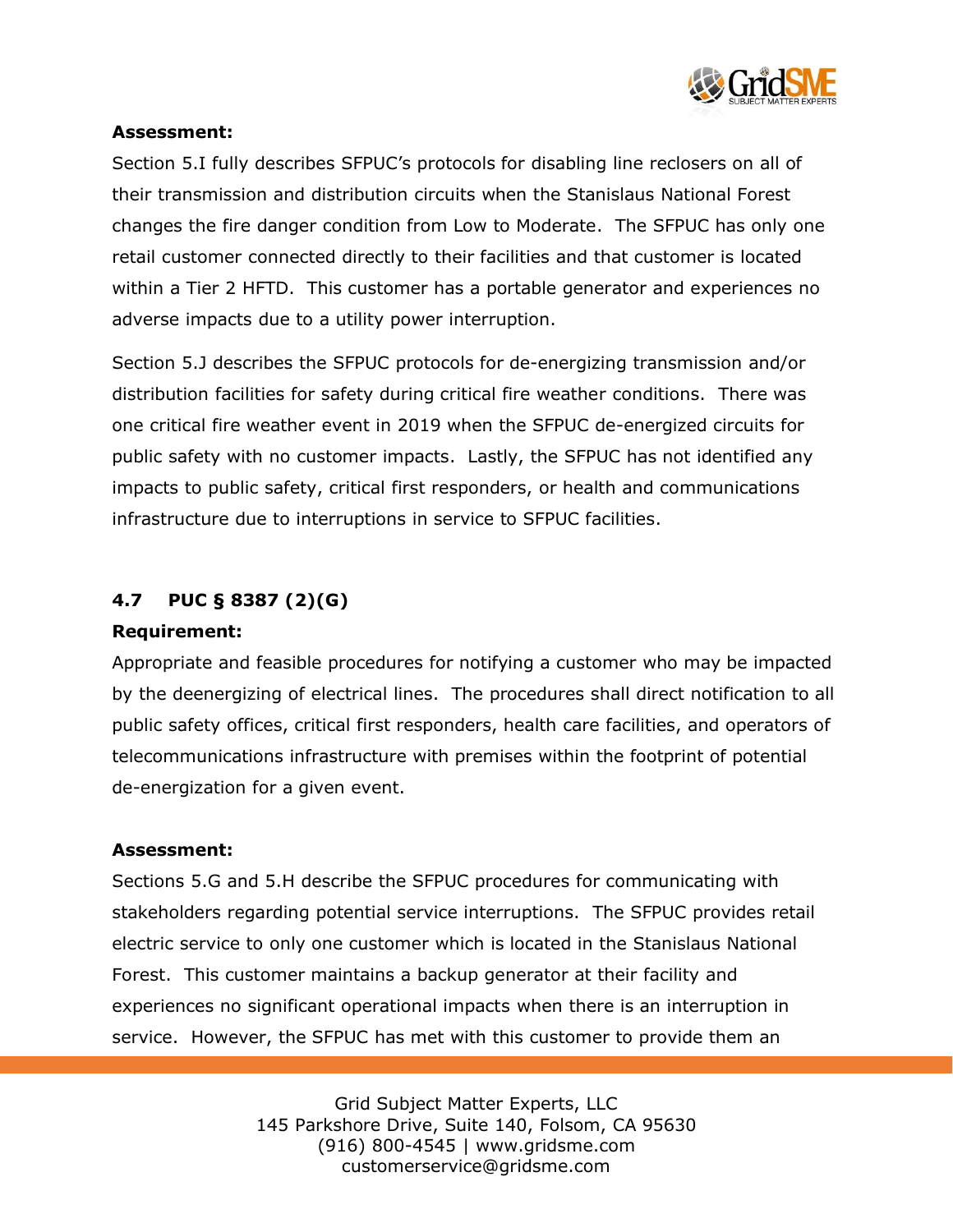

overview of the SFPUC operational protocols, potential impacts to them, and will communicate with this customer if an interruption in service is imminent. The SFPUC does not provide electric service to any public safety offices, critical first responders, health care facilities, or operators of telecommunications infrastructure.

#### <span id="page-13-0"></span>**4.8 PUC § 8387 (2)(H)**

#### **Requirement:**

Plans for vegetation management.

#### **Assessment:**

Described in section 5.A, SFPUC meets or exceeds the minimum industry standard vegetation management practices as required in CPUC General Order 95, NERC Standard FAC-003-4, California Public Resource Codes §§ 4292 and 4293, and their internal HHW Transmission Vegetation Management Program.

Aerial and/or ground vegetation management inspections are conducted on an annual basis. The SFPUC performs this work with three internal Registered Professional Foresters (one of which is a part-time employee). The SFPUC has two internal Vegetation Management crews made up of one supervisor, one operating engineer, two arborists, and eight laborers. Each crew has a manager.

# <span id="page-13-1"></span>**4.9 PUC § 8387 (2)(I)**

#### **Requirement:**

Plans for inspections of the local publicly owned electric utility's or electrical cooperative's electrical infrastructure.

#### **Assessment:**

Section 5.B provides an overview of SFPUC's facility inspection guidelines for facilities within the SFPUC HFTD. The SFPUC owns, operates, and maintains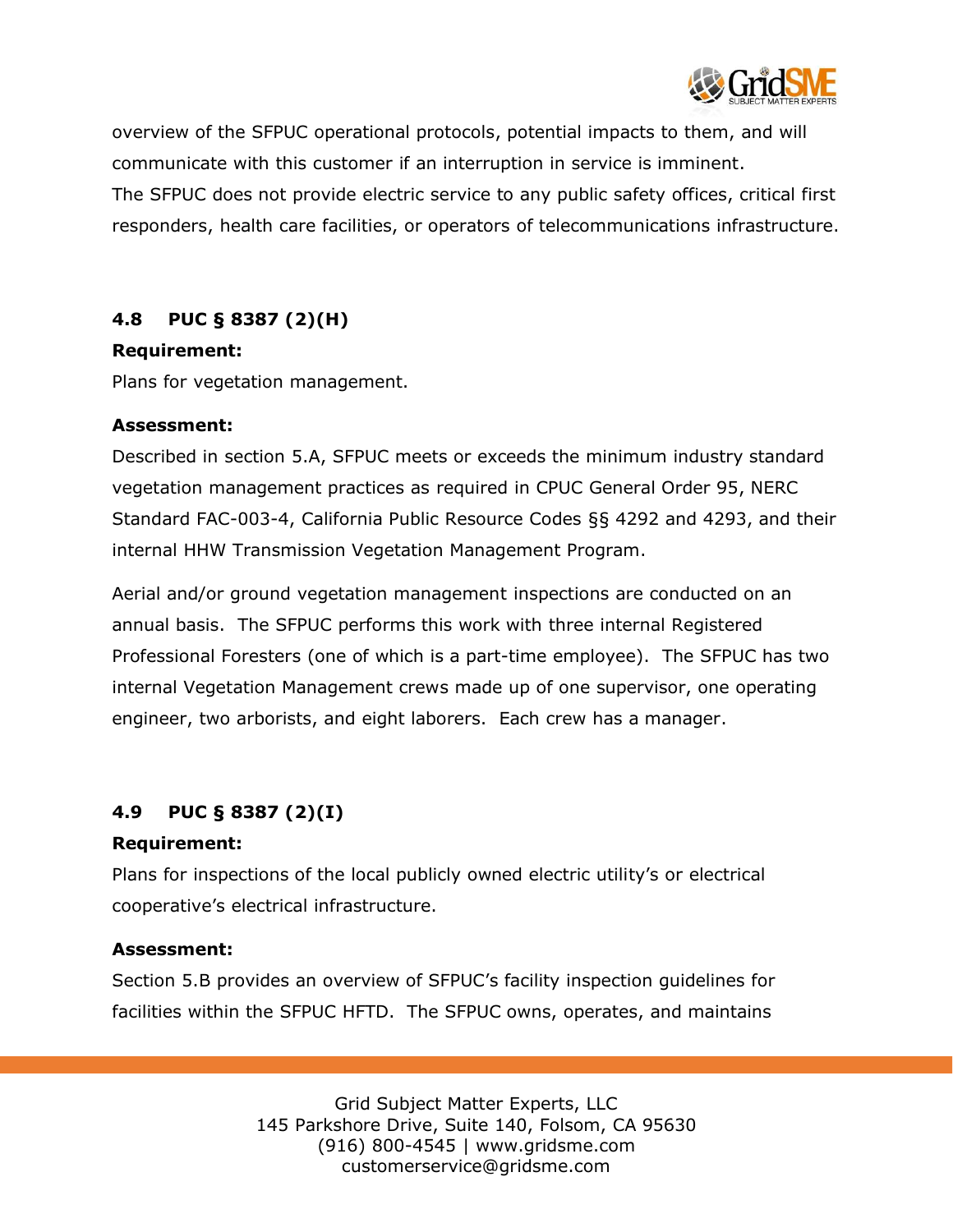

transmission and distribution lines, and substations, from the Sierra Nevada Mountains across the San Joaquin Valley to the South Coast Range Mountains. SFPUC meets or exceeds the minimum inspection standards defined in CPUC General Order 165 for electric distribution and transmission facilities and GO 174 for substations.

# <span id="page-14-0"></span>**4.10 PUC § 8387 (2)(J)(i) and (ii)**

#### **Requirement:**

A list that identifies, describes, and prioritizes all wildfire risks, and drivers for those risks, throughout the local publicly owned electric utility's or electrical cooperative's service territory. The list shall include, but not be limited, to both of the following:

**(2)(J)(i)** Risks and risk drivers associated with design, construction, operation, and maintenance of the local publicly owned electric utility's or electrical cooperative's equipment and facilities.

**(2)(J)(ii)** Particular risks and risk drivers associated with topographic and climatological risk factors throughout the different parts of the local publicly owned electric utility's or electrical cooperative's service territory.

#### **Assessment:**

Sections 4.C and 4.D describe the risks and risk drivers associated with topographic, climatological, and operational risk factors. Although the SFPUC does not have a documented history of high fire risk incidents they have identified their primary risk drivers for a wildfire ignition from electrical facilities as (1) vegetation contact with powerlines, and (2) electrical equipment failures (e.g., non-exempt equipment). In the absence of documented historical data regarding equipment failures the SFPUC has identified the aforementioned risks based on experience of their long-term employees.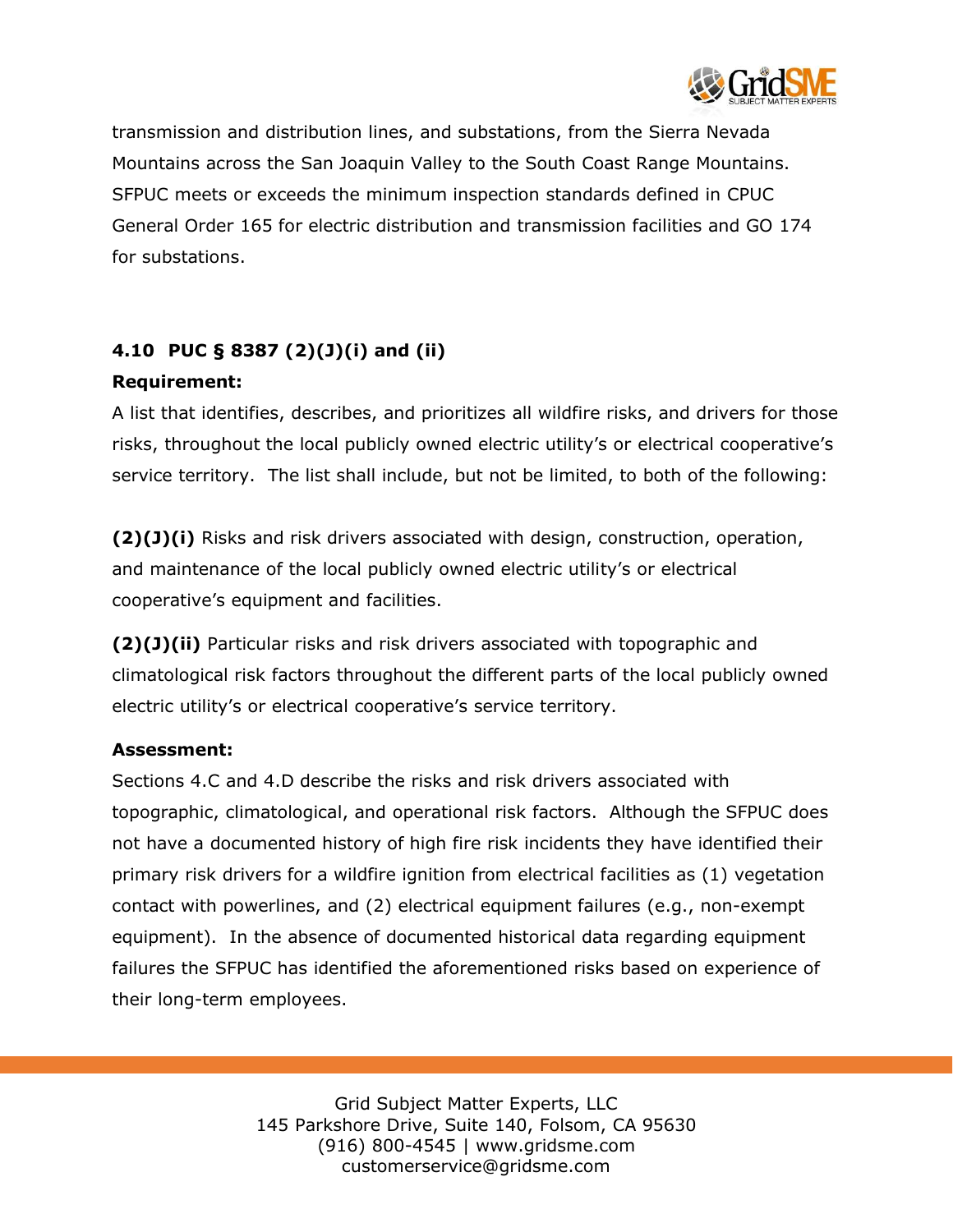

Approximately 35% of the SFPUC's service territory is within the HFTD but poses minimal risk for a catastrophic wildfire. SFPUC topographic risks are located on the west side of the Sierra Nevada Mountain range and the South Coast Mountain range. Some of these mountain areas could have dense vegetation. However, a large portion of their service territory is in the San Joaquin Valley consisting of flat terrain covered with crops that are frequently irrigated and pose no risk for a catastrophic wildfire. The climatological risk factors experienced within the SFPUC service territory are consistent with what is experienced throughout California. Those risks are associated with (1) extended drought conditions, (2) hot temperatures, (3) vegetation type and density, (4) high winds, (5) and climate change.

# <span id="page-15-0"></span>**4.11 PUC § 8387 (2)(K)**

#### **Requirement:**

Identification of any geographic area in the local publicly owned electric utility's or electrical cooperative's service territory that is a higher wildfire threat than is identified in a commission fire threat map, and identification of where the commission should expand a high fire threat district based on new information or changes to the environment.

#### **Assessment:**

As described in section 4.B SFPUC agrees with the CPUC and the identified HFTD and has incorporated it into its construction, inspection, and maintenance procedures, where applicable.

<span id="page-15-1"></span>SFPUC has not identified any areas of their service territory that are of higher wildfire threat than is identified in the CPUC fire threat map and makes no recommendations for expanding the HFTD within their service territory.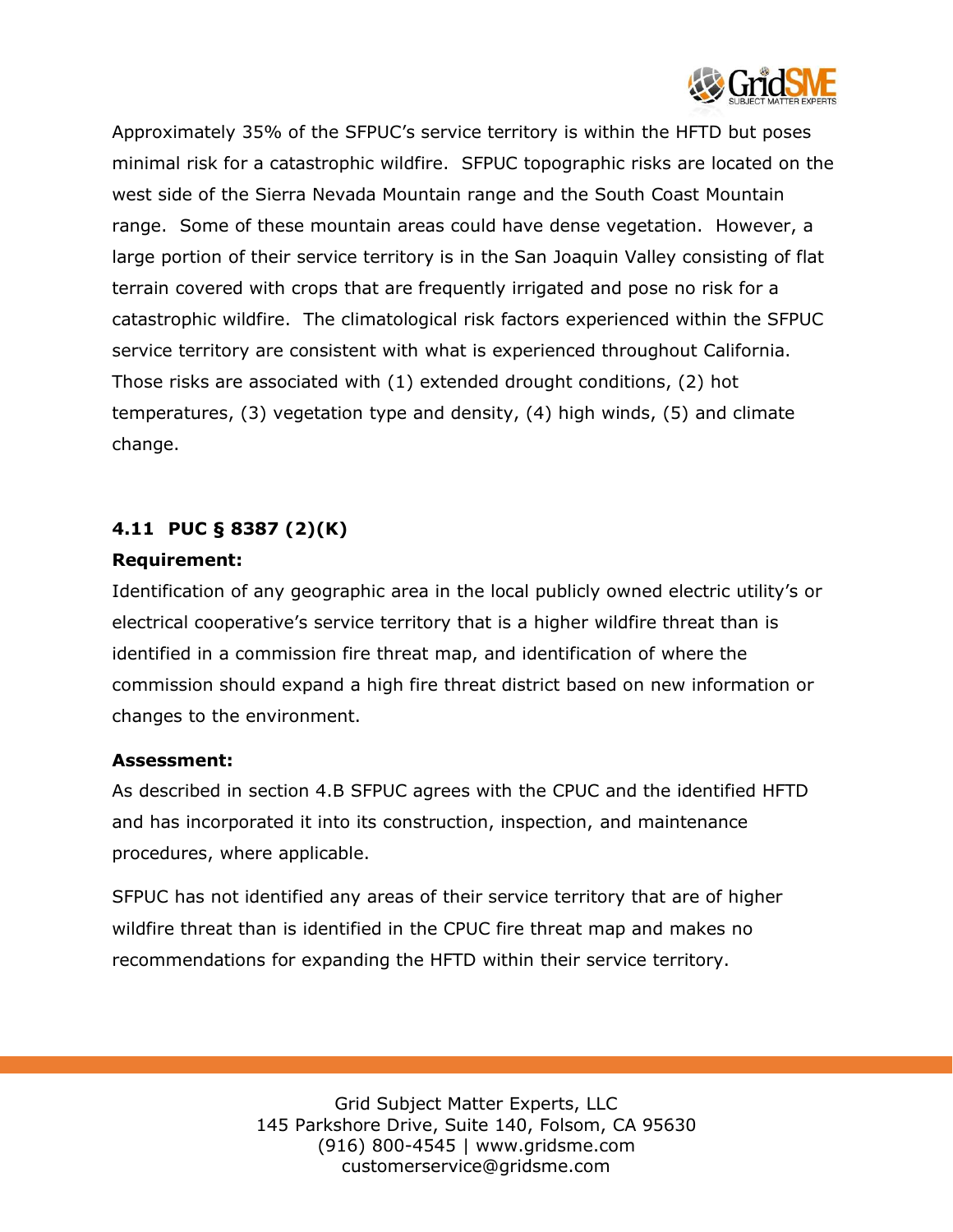

# **4.12 PUC § 8387 (2)(L)**

#### **Requirement:**

A methodology for identifying and presenting enterprise wide safety risk and wildfire-related risk.

#### **Assessment:**

Section 4.A describes the SFPUC's enterprise wildfire risk reduction methodology. In the absence of an enterprise fire-risk mitigation program framework the SFPUC currently relies on internal personnel with extensive maintenance and operations experience to inform the company of potential safety and reliability risks. Because there are no significant impacts to SFPUC's one customer and no impact to system reliability, the SFPUC has elected to deenergize circuit(s) during critical fire weather conditions to reduce the risk of their facilities being a source of ignition for a wildfire. Additionally, the SFPUC closely monitors wildfire incidents impacting other utilities to gain knowledge of trends throughout the industry and how grid improvements/upgrades can be applied at the SFPUC to avoid similar risks.

It is recommended that the SFPUC develop a corporate enterprise fire risk management plan to identify, prioritize and support overall risk reduction efforts.

# <span id="page-16-0"></span>**4.13 PUC § 8387 (2)(M)**

#### **Requirement:**

A statement of how the local publicly owned electric utility or electrical cooperative will restore service after a wildfire.

#### **Assessment:**

Section 5.K describes SFPUC's procedures for restoring electrical service if a line experiences an unplanned (forced) interruption, or if the line is de-energized for safety due to critical fire weather conditions, or after a wildfire. The SFPUC has well defined standard operating procedures for safely restoring service following an interruption or other event that causes significant infrastructure damage.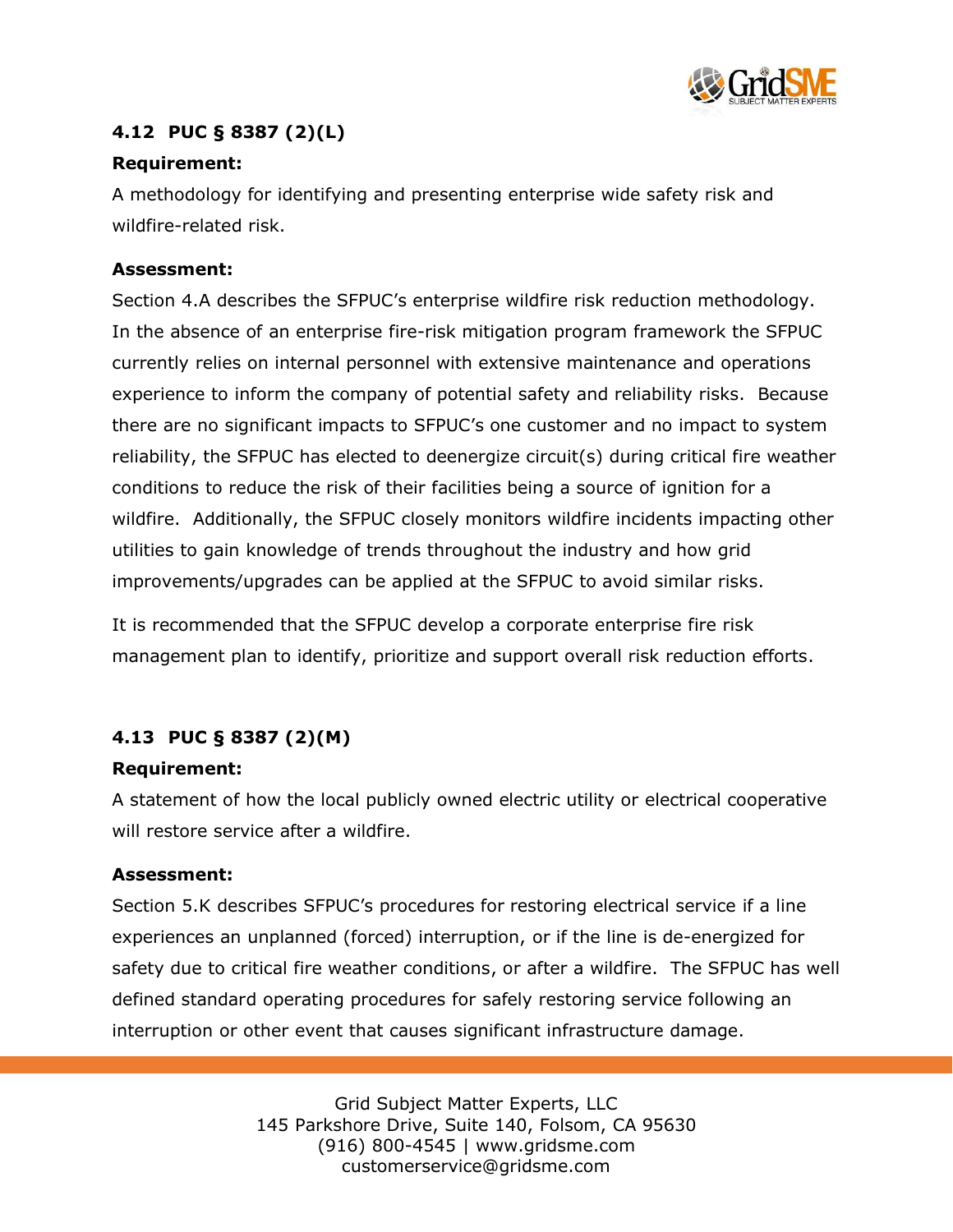

# <span id="page-17-0"></span>**4.14 PUC § 8387 (2)(N)(i), (ii) and (iii)**

#### **Requirement:**

A description of the processes and procedures the local publicly owned electric utility or electrical cooperative shall use to do all of the following:

**(2)(N)(i)** Monitor and audit the implementation of the wildfire mitigation plan.

**(2)(N)(ii)** Identify any deficiencies in the wildfire mitigation plan or its implementation and correct those deficiencies.

**2(N)(iii)** Monitor and audit the effectiveness of electrical line and equipment inspections, including inspections performed by contractors, that are carried out under the plan, other applicable statutes, or commission rules.

#### **Assessment:**

Section 6, Evaluating the Plan, describes the SFPUC methodology for monitoring and auditing the WMP implementation and effectiveness of the various programs. The SFPUC leadership are responsible for ensuring compliance with SFPUC's wildfire mitigation programs, and the Assistant General Manager of Water has overall accountability for the development and implementation of the Plan. All specific program responsibilities are delegated to leadership overseeing their respective departments.

<span id="page-17-1"></span>Initially, the SFPUC will have limited data (metrics) to help determine plan effectiveness or identifying plan deficiencies. The metrics provided in SFPUC's 2019 WMP will serve as the baseline year to assess Plan performance and serve as the basis for plan revisions and improvements in future years.